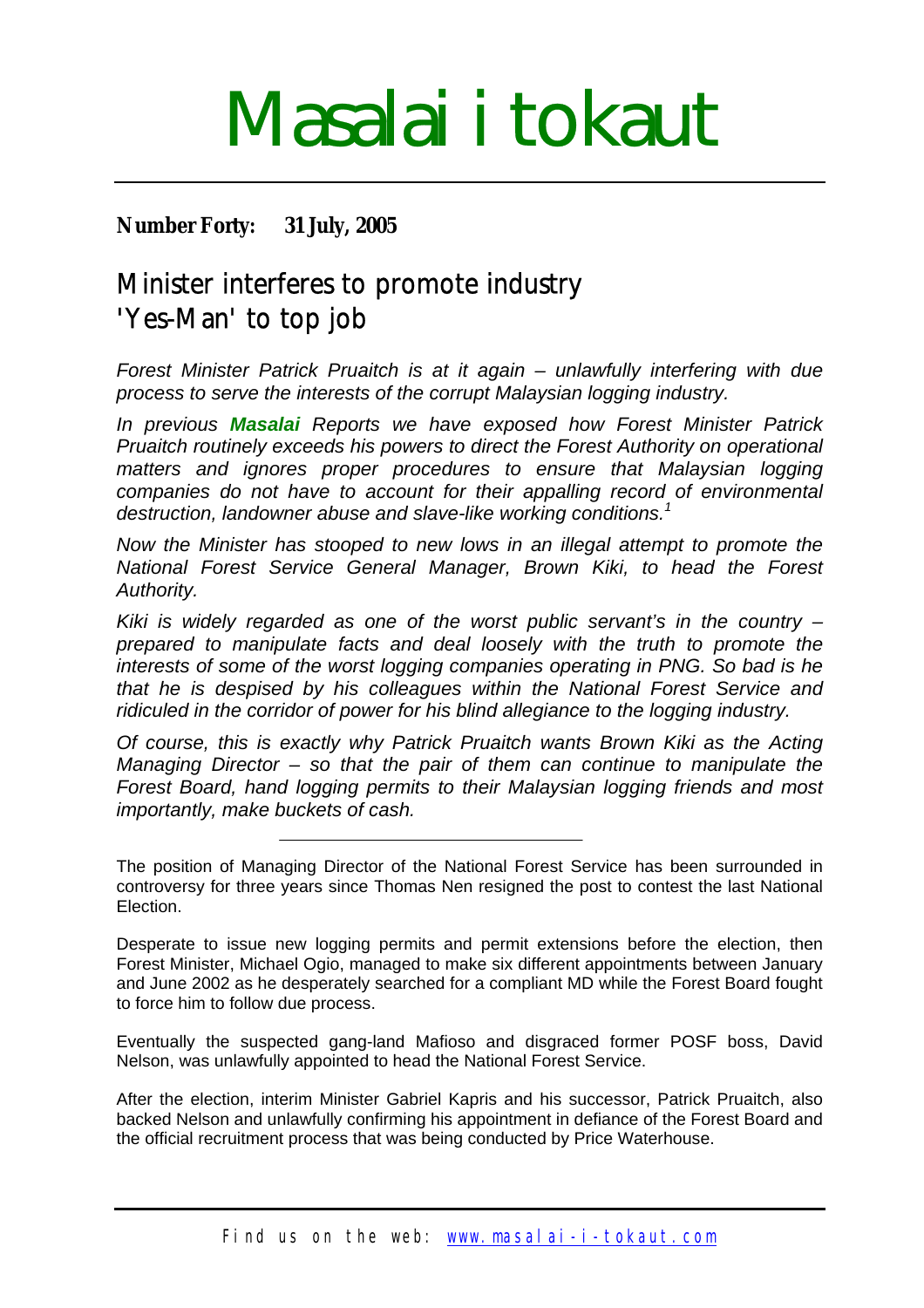But Nelson's outrageous behaviour in handing out logging permits<sup>[2](#page-3-1)</sup> and milking the finances of the Forest Service<sup>3</sup> soon drew the attention of the Courts and the Ombudsman Commission.

Nelson was forced from office to be replaced by the mild-mannered head of the Forest Research Institute, Terry Warra.

Mr Warra is now due his long service leave, and the Forest Minister and Forest Board have been battling over who should replace him as Acting MD during his absence.

### **Board follows due process**

Aware that Mr Warra was due to be absent from his post for two months, the National Forest Board embarked an entirely proper and legal process to appoint an Acting MD.

The Board, in its meeting on  $6<sup>th</sup>$  July, identified four possible candidates for the interim position and they wrote to the Public Services Commission asking them to consider the four nominees and advise which were suitable to be short listed for the post.

|                  | <b>NATIONAL CAPITAL DISTRICT</b><br><b>PAPUA NEW GUINEA</b>                                                                                              | <b>NATIONAL FOREST BOA</b><br>(676) 3277 916<br>THEFHONE<br>(675) 3277838 (475) 3277 538<br>(675) 3254433<br><b>FACSIMILE:</b>                                                                                                                                                                                                  |
|------------------|----------------------------------------------------------------------------------------------------------------------------------------------------------|---------------------------------------------------------------------------------------------------------------------------------------------------------------------------------------------------------------------------------------------------------------------------------------------------------------------------------|
|                  |                                                                                                                                                          | Date: 7 <sup>m</sup> July 2005                                                                                                                                                                                                                                                                                                  |
| The Chairman     |                                                                                                                                                          |                                                                                                                                                                                                                                                                                                                                 |
| P.O Box 2335,    | Public Service Commission.                                                                                                                               |                                                                                                                                                                                                                                                                                                                                 |
| <b>WAIGANI</b>   | National Capital District                                                                                                                                |                                                                                                                                                                                                                                                                                                                                 |
| Dear Sir/ Madam. |                                                                                                                                                          |                                                                                                                                                                                                                                                                                                                                 |
|                  | DIRECTOR OF THE NATIONAL FOREST SERVICE                                                                                                                  | SUBJECT: NOMINATIONS OF CANDIDATES TO ACT AS MANAGUIG                                                                                                                                                                                                                                                                           |
|                  |                                                                                                                                                          | The Board has the pleasure to inform you that the Board in its Special Meeting<br>113 that was held on 6 <sup>th</sup> July 2005 deliberated on a submission from the<br>Management in which the incumbent Acting Managing Director, Mr. Terry<br>Warra informed the Board and sought approval to take his Recreation Leave for |
|                  | eight (8) weeks commencing on 7th July 2005. The Board then granted approval<br>for Mr. Warra to take his Leave commencing on 11 <sup>e</sup> July 2005. |                                                                                                                                                                                                                                                                                                                                 |
|                  | stipulated within the said provision.                                                                                                                    | Considering the matter in accordance with Section 9 (a) of the Regulatory<br>Statutory Authorities (Appointment of Certain Offices) Act, 2004, the<br>National Forest Board hereby submits a list of candidates for you to consider<br>and recommend to the Minister for Public Service for his appropriate action as           |

The Public Service Commission wrote back to the National Forest Board just four days later with a letter signed by the Chairman and two Commissioners.

The Commission advised that of the four candidates nominated, two were suitably qualified and experienced to fill the role of acting Managing Director – Mr Dike Kare, and the logger's Yes-Man, Brown Kike.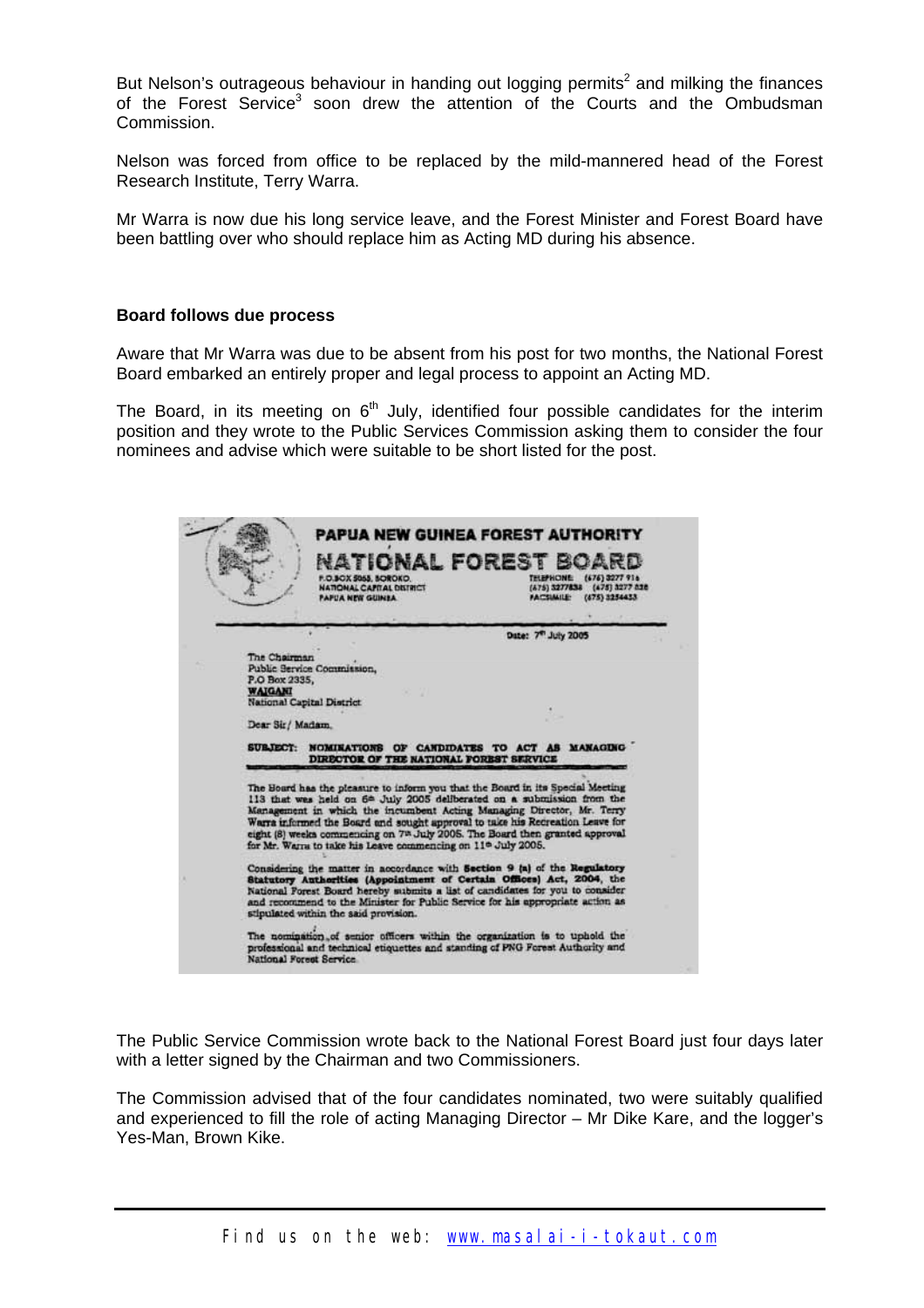This Commission advises that it has examined the backgrounds of the above candidates. and found that two of the candidates, namely, Mr. Dike Kari and Mr. Brown Kiki are suitably qualified and experienced to assume the role of Acting Managing Director of the National Forest Service in the absence on leave of the incumbent Acting Managing Director. Both the above officers hold senior and key management positions in the Service.

Again, acting perfectly properly and in accordance with the law, the Board then made its recommendation to the Minister that Mr Dike Kare, the Policy Director in the NFS, be appointed Acting Managing Director in Mr Warra'a absence.

|                 | <b>PAPUA NEW GUINEA FOREST AUTHORITY</b><br>IONAL FOREST<br>P.O.BOX 5065, BOROKO.<br>NATIONAL CAPITAL DISTRICT<br><b>PAPUA NEW GUINEA</b>                                                                                                                                                                                                                                                                                                                                                                                                                                                                                                                                                                                  | <b>IELEPHONE:</b><br>(475) 3277 916<br>(675) 3277838 (675) 3277 828<br>FACSIMILE: (675) 3254433 |
|-----------------|----------------------------------------------------------------------------------------------------------------------------------------------------------------------------------------------------------------------------------------------------------------------------------------------------------------------------------------------------------------------------------------------------------------------------------------------------------------------------------------------------------------------------------------------------------------------------------------------------------------------------------------------------------------------------------------------------------------------------|-------------------------------------------------------------------------------------------------|
|                 | MINUTY.                                                                                                                                                                                                                                                                                                                                                                                                                                                                                                                                                                                                                                                                                                                    |                                                                                                 |
| To              | <b>MINISTER FOR FORESTS</b>                                                                                                                                                                                                                                                                                                                                                                                                                                                                                                                                                                                                                                                                                                |                                                                                                 |
| Date:           | 12 <sup>TH</sup> JULY 2005                                                                                                                                                                                                                                                                                                                                                                                                                                                                                                                                                                                                                                                                                                 |                                                                                                 |
| <b>SUBJECT:</b> | BOARD'S RECOMMENDATION ON ACTING APPOINTMENT OF<br>MANAGING DIRECTOR OF NATIONAL FOREST SERVICE                                                                                                                                                                                                                                                                                                                                                                                                                                                                                                                                                                                                                            |                                                                                                 |
|                 | Managing Director, Mr. Teny Warra to take his Recreation Leave of eight                                                                                                                                                                                                                                                                                                                                                                                                                                                                                                                                                                                                                                                    |                                                                                                 |
|                 | weeks commencing 11th July 2005 or any time appropriate thereofter.<br>Nonetheless the PSC was provided with four names as candidates for the<br>acting appointment and the Commission has endorsed two candidates<br>namely, Mr. Dike Karl, OBE or Mr. Brown Kiki to the Board to recommend<br>either one to the Minister.<br>The Board therefore recommends Mr. Dike Kari, OBE to uphold<br>professional and technical etiquettes and standing of PNG Forest<br>Authority and National Forest Service.<br>The Board therefore submits the attached NEC submission for your<br>signature to advise the NEC for it to undertake appropriate action to<br>effect the Acting Appointment during Mr. Warra's vacation period. |                                                                                                 |

The Board is, of course, well aware of Brown Kiki's reputation and his history of misconduct. It was therefore no surprise that they backed Dike Kare - as their letter emphasised they were of course looking for the best candidate 'to uphold the professional and technical etiquettes and standing of the PNG Forest Authority and National Forest Service'.